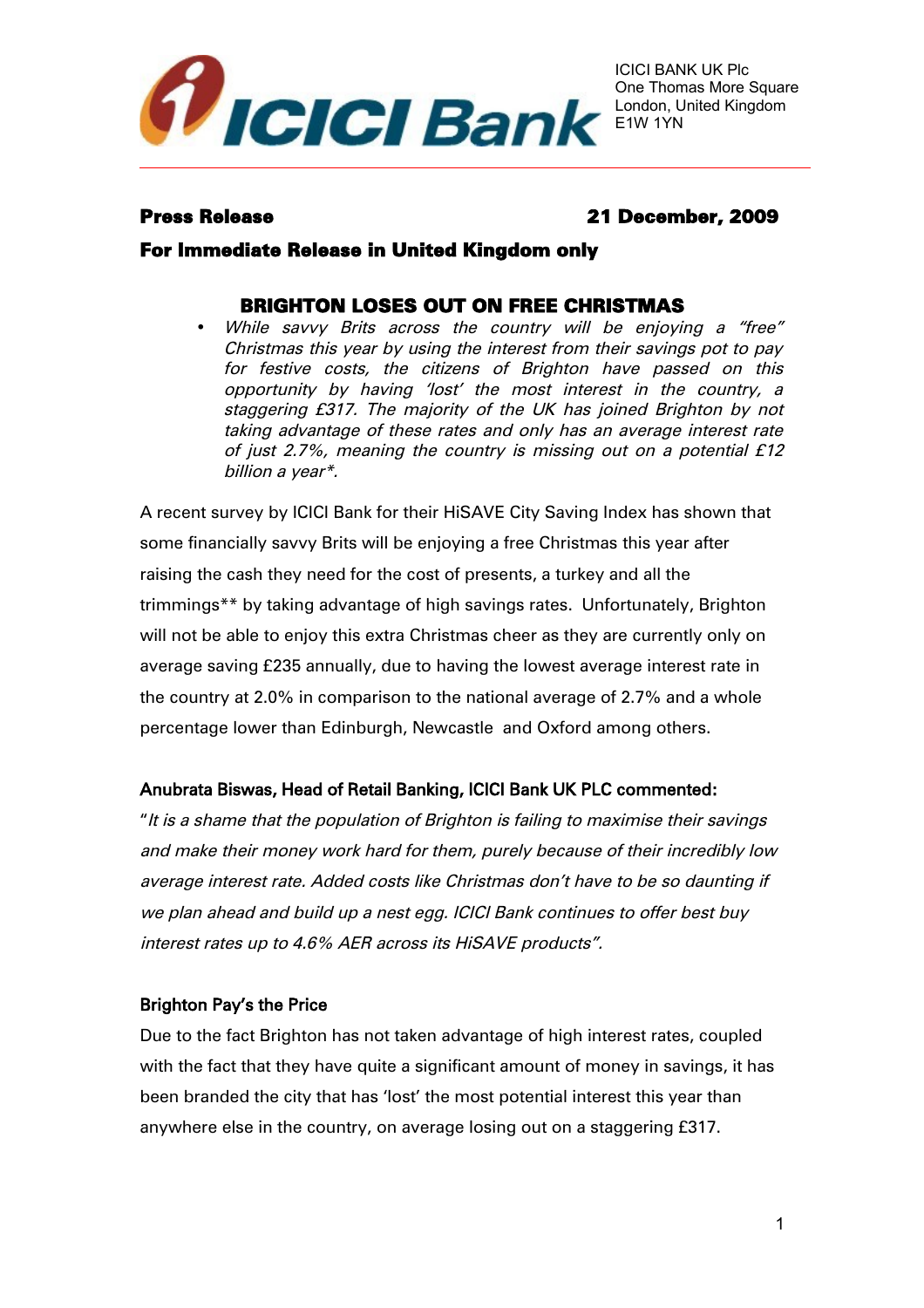

| City            | Average<br>savings<br>excluding 0 <br>(E) | Average<br>Interest<br>Received<br>(E) | Average<br>Interest<br>that would<br>be<br>Received<br>with a rate<br>of 4.70% | Interest<br>$'$ lost' $(E)$ |
|-----------------|-------------------------------------------|----------------------------------------|--------------------------------------------------------------------------------|-----------------------------|
| <b>National</b> | 13167.0                                   | 355.51                                 | 618.84                                                                         | 263.33                      |
| average         |                                           |                                        |                                                                                |                             |
| London          | 15151.8                                   | 409.10                                 | 711.82                                                                         | 302.72                      |
| Leeds           | 10520.7                                   | 284.06                                 | 494.47                                                                         | 210.41                      |
| Glasgow         | 10387.2                                   | 259.68                                 | 488.02                                                                         | 228.52                      |
| Manchester      | 12927.9                                   | 374.91                                 | 607.60                                                                         | 232.70                      |
| Southampt<br>on | 14615.9                                   | 394.63                                 | 686.95                                                                         | 292.31                      |
| Plymouth        | 15192.5                                   | 455.78                                 | 714.05                                                                         | 258.27                      |
| Birmingha<br>m  | 10078.0                                   | 272.11                                 | 473.67                                                                         | 201.56                      |
| <b>Brighton</b> | 11776.5                                   | 235.53                                 | 553.50                                                                         | 317.97                      |
| <b>Bristol</b>  | 13916.6                                   | 375.75                                 | 654.08                                                                         | 278.33                      |
| Cardiff         | 11138.1                                   | 289.60                                 | 523.49                                                                         | 233.89                      |
| Edinburgh       | 16826.8                                   | 521.63                                 | 790.86                                                                         | 269.23                      |
| Nottingha<br>m  | 11078.1                                   | 276.95                                 | 520.67                                                                         | 243.72                      |
| Newcastle       | 17147.3                                   | 514.42                                 | 805.93                                                                         | 291.51                      |
| Oxford          | 16176.3                                   | 501.46                                 | 760.29                                                                         | 258.83                      |
| Norwich         | 6655.4                                    | 159.73                                 | 312.81                                                                         | 153.08                      |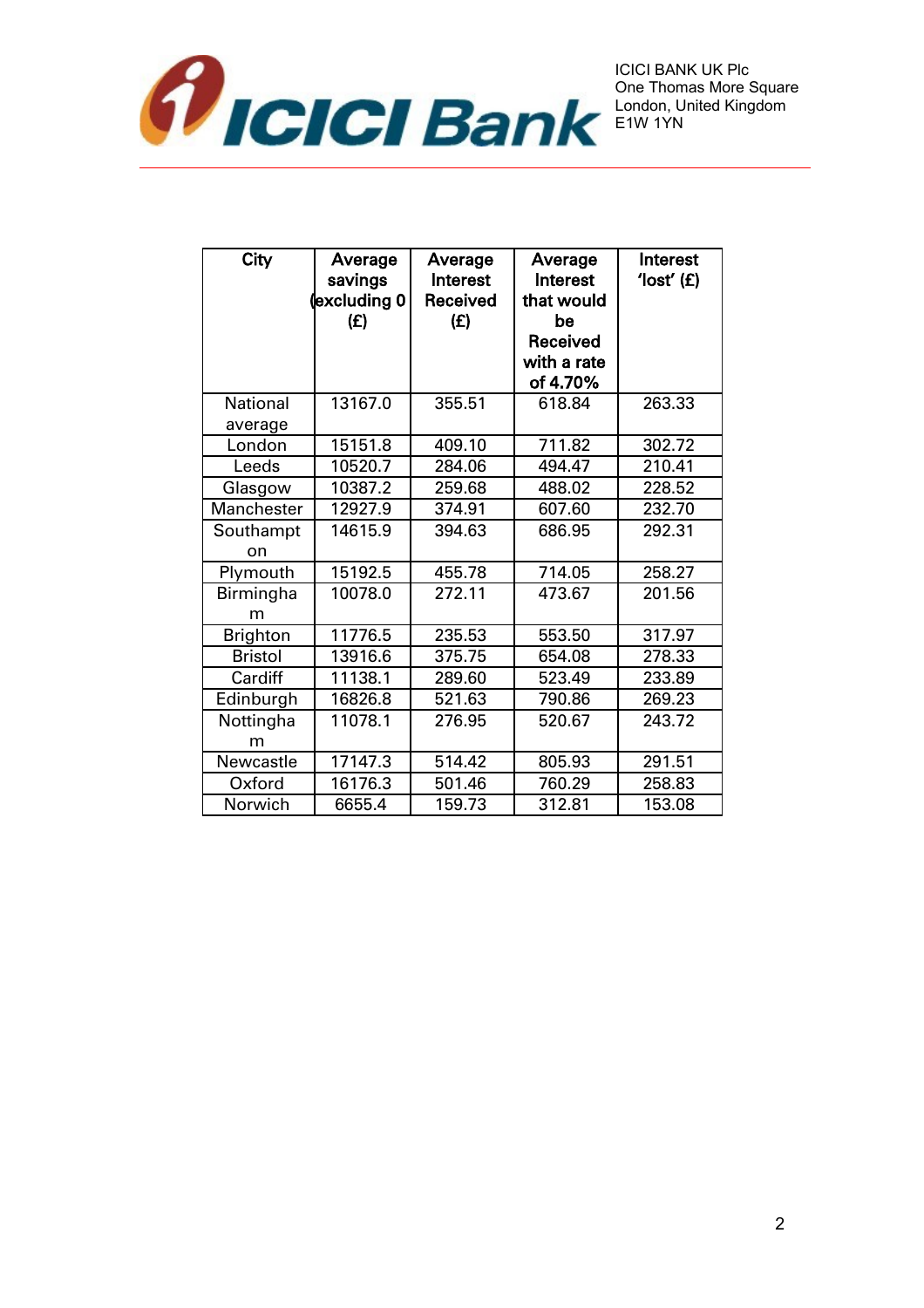

## Research Reveals UK's Savings Black Hole

Brighton however, is by no means the only place that is not taking advantage of high rates; the research has shown that also Norwich and London are also not capitalizing on competitive savings rates. With the latest findings from the HiSAVE City Savings Index suggesting that by not putting money in high rate interest accounts, the nation as a whole is missing out on a potential £12 billion every year. This lost 12 billion could potentially pay for the cost of Christmas for 25.5million households.

## One in Three of Brits Unaware of Rates

This interest 'black hole' is not surprising as the research has revealed that 33% of the country admitted that they did not know their current interest rate.

#### -ends-

For more information or to arrange interviews, contact: Guy Bellamy/ Lisa Donohue/ Rosie Dodd 020 7269 717/ 7219/ 7112 [Guy.Bellamy@fd.com/](mailto:Guy.Bellamy@fd.com/) [Lisa.Donohue@fd.com/](mailto:Lisa.Donohue@fd.com/) [Rosie.Dodd@fd.com](mailto:Rosie.Dodd@fd.com)

#### Notes to editors

\*The average "interest lost" in the next year (£250.17) multiplied by the UK adult population of c. 49million:<http://www.statistics.gov.uk/cci/nugget.asp?ID=6> \*\* The cost of Christmas this year is on average £469 [http://www.onlyfinance.com/Credit-Cards-News/12756645-Average-cost-of-](http://www.onlyfinance.com/Credit-Cards-News/12756645-Average-cost-of-Christmas-to-fall-this-year.aspx)[Christmas-to-fall-this-year.aspx](http://www.onlyfinance.com/Credit-Cards-News/12756645-Average-cost-of-Christmas-to-fall-this-year.aspx)

- 1. The HiSAVE research was conducted by Vision Critical among a weighted, GB representative sample of 1,962 adults between  $8<sup>th</sup>$  -11<sup>th</sup> September 2009. This sample was supplemented to give a minimum representative sample of 100 people in each of the 15 cities surveyed.
- 2. Photography and further HiSAVE product information is available on request.
- 3. The HiSave City Saving Index will be published every three months to reveal the changing financial fortunes of British cities. To be added to the priority email list for forthcoming releases, email your contact details to: [icicipressuk@fd.com](mailto:icicipressuk@fd.com)